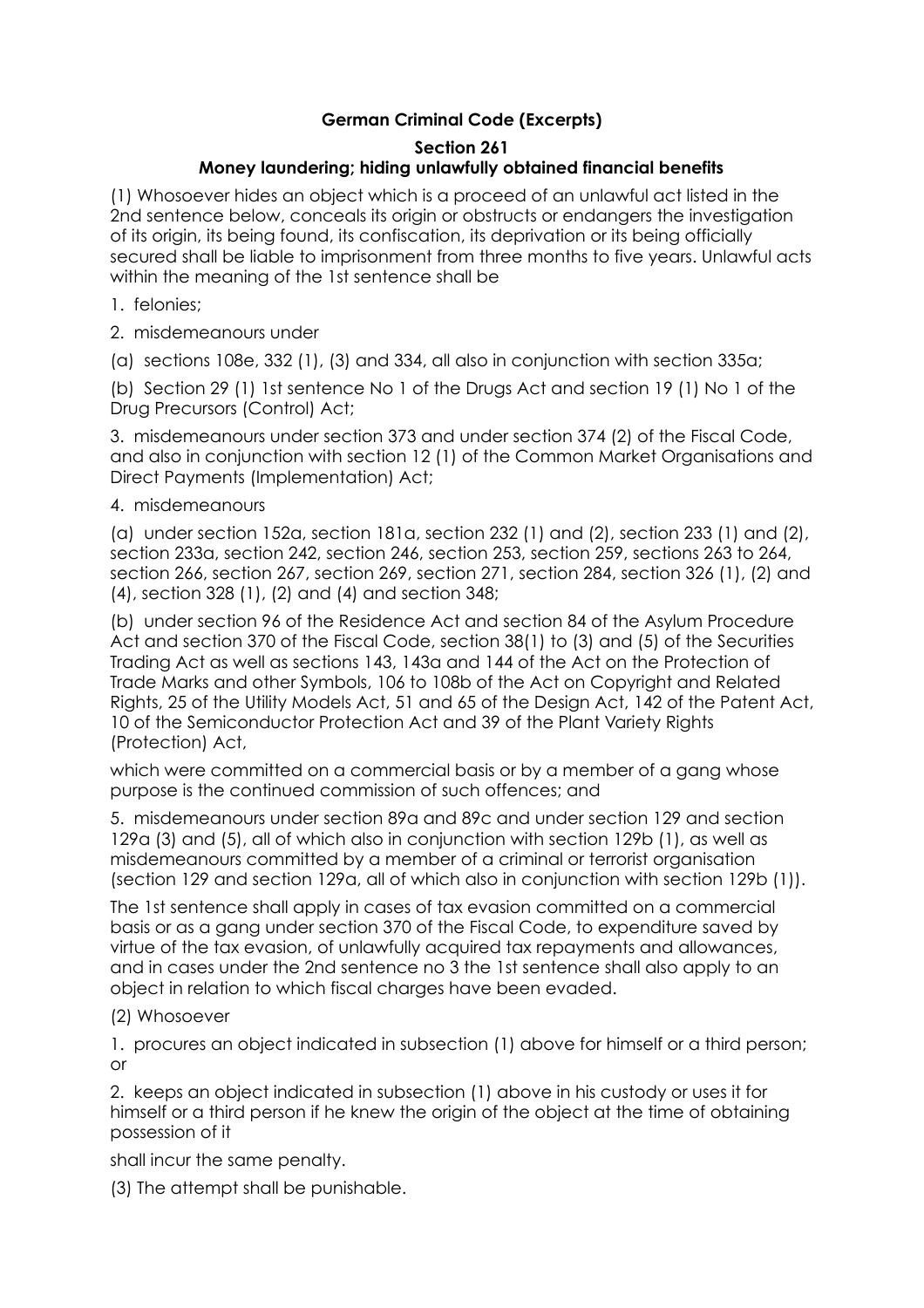(4) In especially serious cases the penalty shall be imprisonment from six months to ten years. An especially serious case typically occurs if the offender acts on a commercial basis or as a member of a gang whose purpose is the continued commission of money laundering.

(5) Whosoever, in cases under subsections (1) or (2) above is, through gross negligence, unaware of the fact that the object is a proceed from an unlawful act named in subsection (1) above shall be liable to imprisonment of not more

than two years or a fine.

(6) The act shall not be punishable under subsection (2) above if a third person previously acquired the object without having thereby committed an offence.

(7) Objects to which the offence relates may be subject to a deprivation order. section 74a shall apply. section 73d shall apply if the offender acts on a commercial basis or as a member of a gang whose purpose is the continued commission of money laundering.

(8) Objects which are proceeds from an offence listed in subsection (1) above committed abroad shall be equivalent to the objects indicated in subsections (1), (2) and (5) above if the offence is also punishable at the place of its commission.

#### (9) Whosoever

1. voluntarily reports the offence to the competent public authority or voluntarily causes such a report to be made, unless the act had already been discovered in whole or in part at the time and the offender knew this or could reasonably have known and

2. in cases under subsections (1) or (2) above under the conditions named in No 1 above causes the object to which the offence relates to be officially secured

shall not be liable under subsections (1) to (5) above.

Whosoever is liable because of his participation in the antecedent act shall not be liable under subsections (1) to (5) above, either.

### **Section 331 Taking bribes**

(1) A public official, a European public official or a person entrusted with special public service functions who demands, allows himself to be promised or accepts a benefit for himself or for a third person for the discharge of an official duty shall be liable to imprisonment not exceeding three years or a fine.

(2) A judge, a member of a court of the European Union or an arbitrator who demands, allows himself to be promised or accepts a benefit for himself or a third person in return for the fact that he performed or will in the future perform a judicial act shall be liable to imprisonment not exceeding five years or a fine. The attempt shall be punishable.

(3) The offence shall not be punishable under subsection (1) above if the offender allows himself to be promised or accepts a benefit which he did not demand and the competent public authority, within the scope of its powers, either previously authorises the acceptance or the offender promptly makes a report to it and it authorises the acceptance.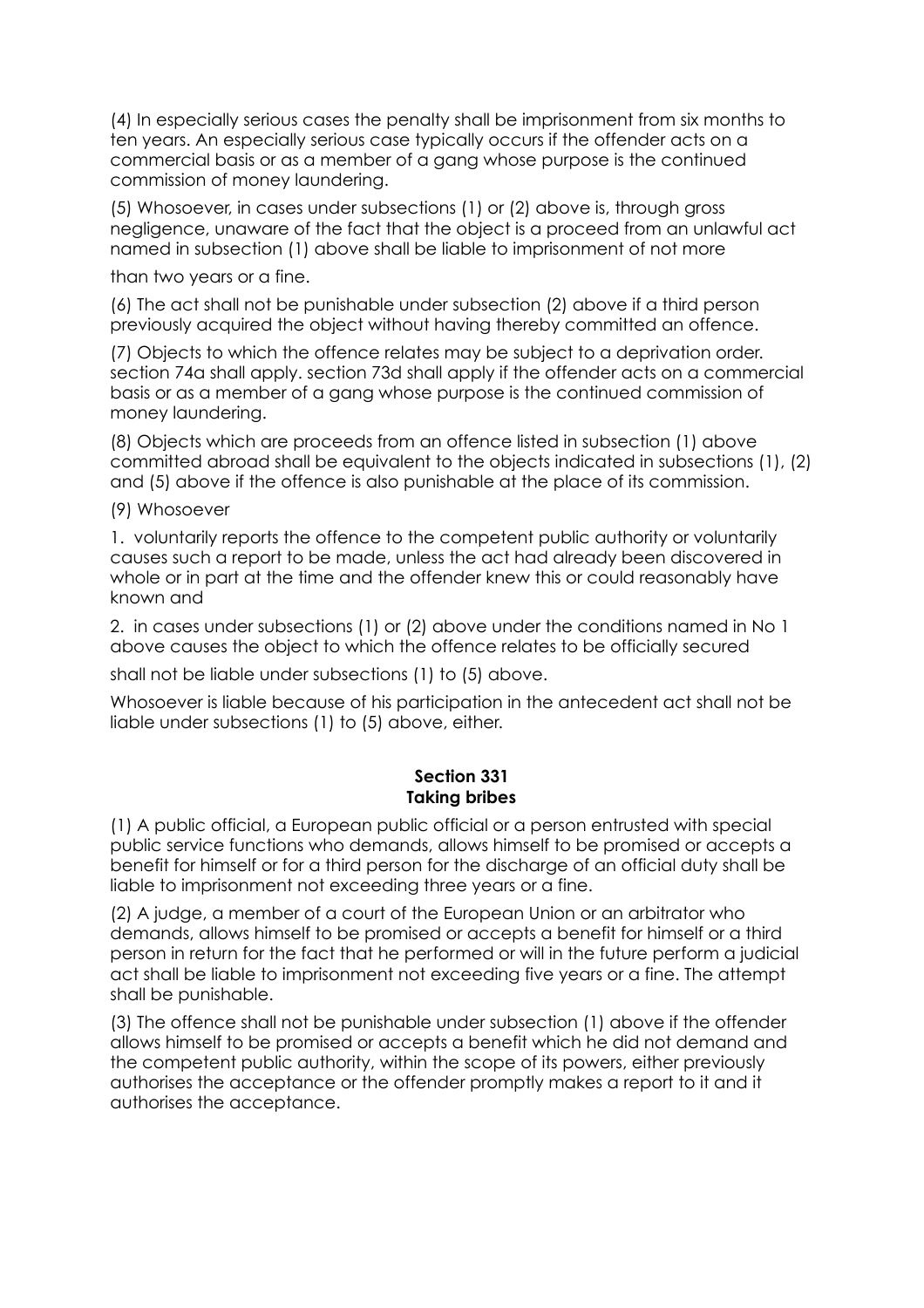#### **Section 332 Taking bribes meant as an incentive to violating one's official duties**

(1) A public official, a European public official or person entrusted with special public service functions who demands, allows himself to be promised or accepts a benefit for himself or for a third person in return for the fact that he performed or will in the future perform an official act and thereby violated or will violate his official duties shall be liable to imprisonment from six months to five years. In less serious cases the penalty shall be imprisonment not exceeding three years or a fine. The attempt shall be punishable.

(2) A judge or a member of a court of the European Union or an arbitrator, who demands, allows himself to be promised or accepts a benefit for himself or for a third person in return for the fact that he performed or will in the future perform a judicial act and thereby violated or will violate his judicial duties shall be liable to imprisonment from one to ten years. In less serious cases the penalty shall be imprisonment from six months to five years.

(3) If the offender demands, allows himself to be promised or accepts a benefit in return for a future act, subsections (1) and (2) above shall apply even if he has merely indicated to the other his willingness to

1. violate his duties by the act; or

2. to the extent the act is within his discretion, to allow himself to be influenced by the benefit in the exercise of his discretion.

#### **Section 333 Giving bribes**

(1) Whosoever offers, promises or grants a benefit to a public official, to a European public official or to a person entrusted with special public service functions or a soldier in the Armed Forces for that person or a third person for the discharge of a duty shall be liable to imprisonment not exceeding three years or a fine.

(2) Whosoever offers promises or grants a benefit to a judge, to a member of a court of the European Union or to an arbitrator for that person or a third person in return for the fact that he performed or will in the future perform a judicial act shall be liable to imprisonment not exceeding five years or a fine.

(3) The offence shall not be punishable under subsection (1) above if the competent public authority, within the scope of its powers, either previously authorises the acceptance of the benefit by the recipient or authorises it upon prompt report by the recipient.

### **Section 334 Giving bribes as an incentive to the recipient's violating his official duties**

(1) Whosoever offers, promises or grants a benefit to a public official, a European public official or a person entrusted with special public service functions or a soldier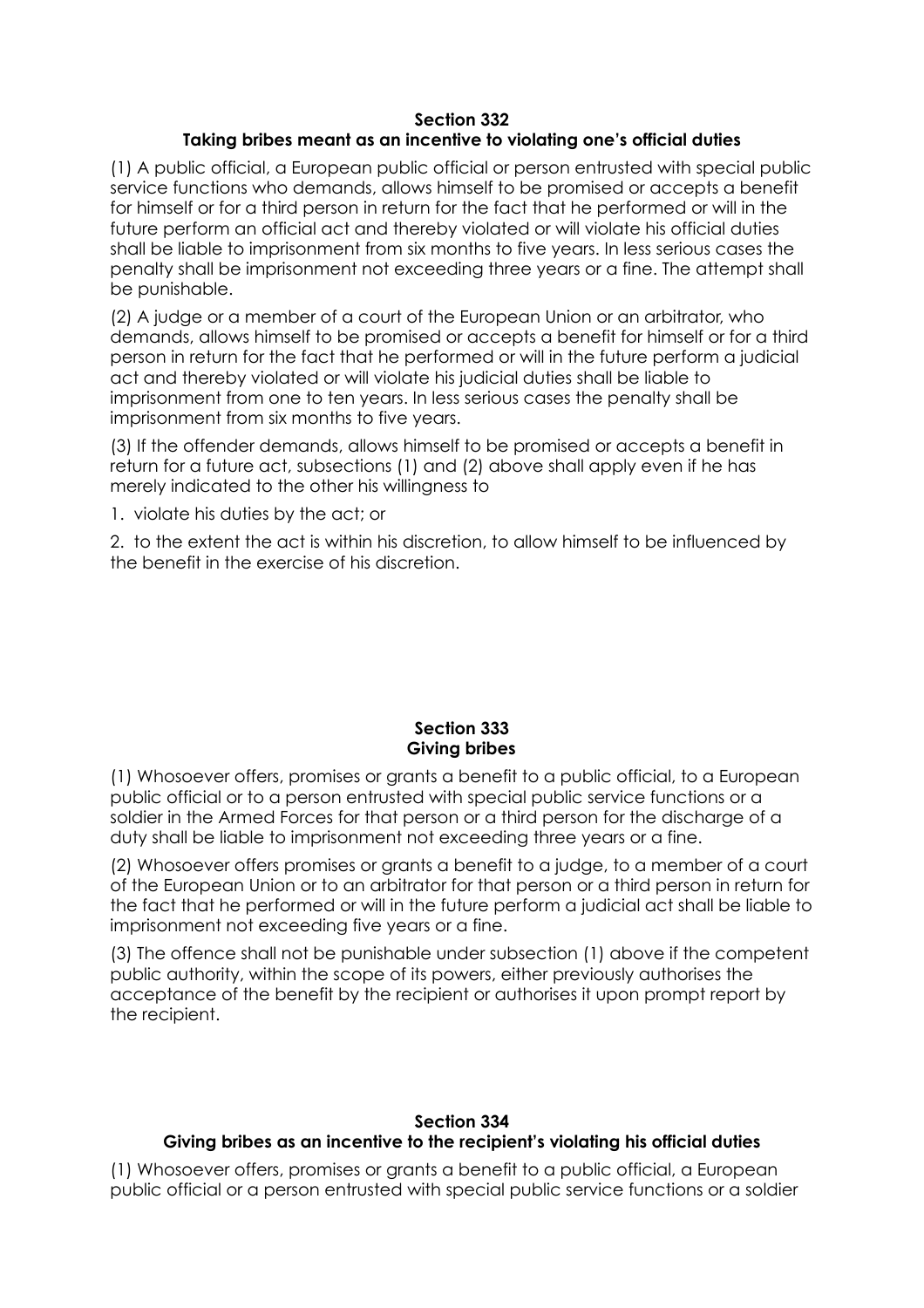of the Armed Forces for that person or a third person in return for the fact that he performed or will in the future perform an official act and thereby violated or will violate his official duties shall be liable to imprisonment from three months to five years. In less serious cases the penalty shall be imprisonment not exceeding two years or a fine.

(2) Whosoever offers, promises or grants a benefit to a judge, to a member of a court of the European Union or an arbitrator for that person or a third person, in return for the fact that he

1. performed a judicial act and thereby violated his judicial duties; or

2. will in the future perform a judicial act and will thereby violate his judicial duties,

shall be liable in cases under No 1 above to imprisonment from three months to five years, in cases under No 2 above to imprisonment from six months to five years. The attempt shall be punishable.

(3) If the offender offers, promises or grants the benefit in return for a future act, then subsections (1) and (2) above shall apply even if he merely attempts to induce the other to

1. violate his duties by the act; or

2. to the extent the act is within his discretion, to allow himself to be influenced by the benefit in the exercise of his discretion.

### **Section 335 Aggravated cases**

(1) In especially serious cases

- 1. of an offence under
- (a) Section 332(1) 1st sentence, also in conjunction with (3); and
- (b) Section 334(1) 1st sentence and (2), each also in conjunction with (3),

the penalty shall be imprisonment from one to ten years and

2. of an offence under section 332(2), also in conjunction with (3),

the penalty shall be imprisonment of not less than two years.

(2) An especially serious case within the meaning of subsection (1) above typically occurs when

1. the offence relates to a major benefit;

2. the offender continuously accepts benefits demanded in return for the fact that he will perform an official act in the future; or

3. the offender acts on a commercial basis or as a member of a gang whose purpose is the continued commission of such offences.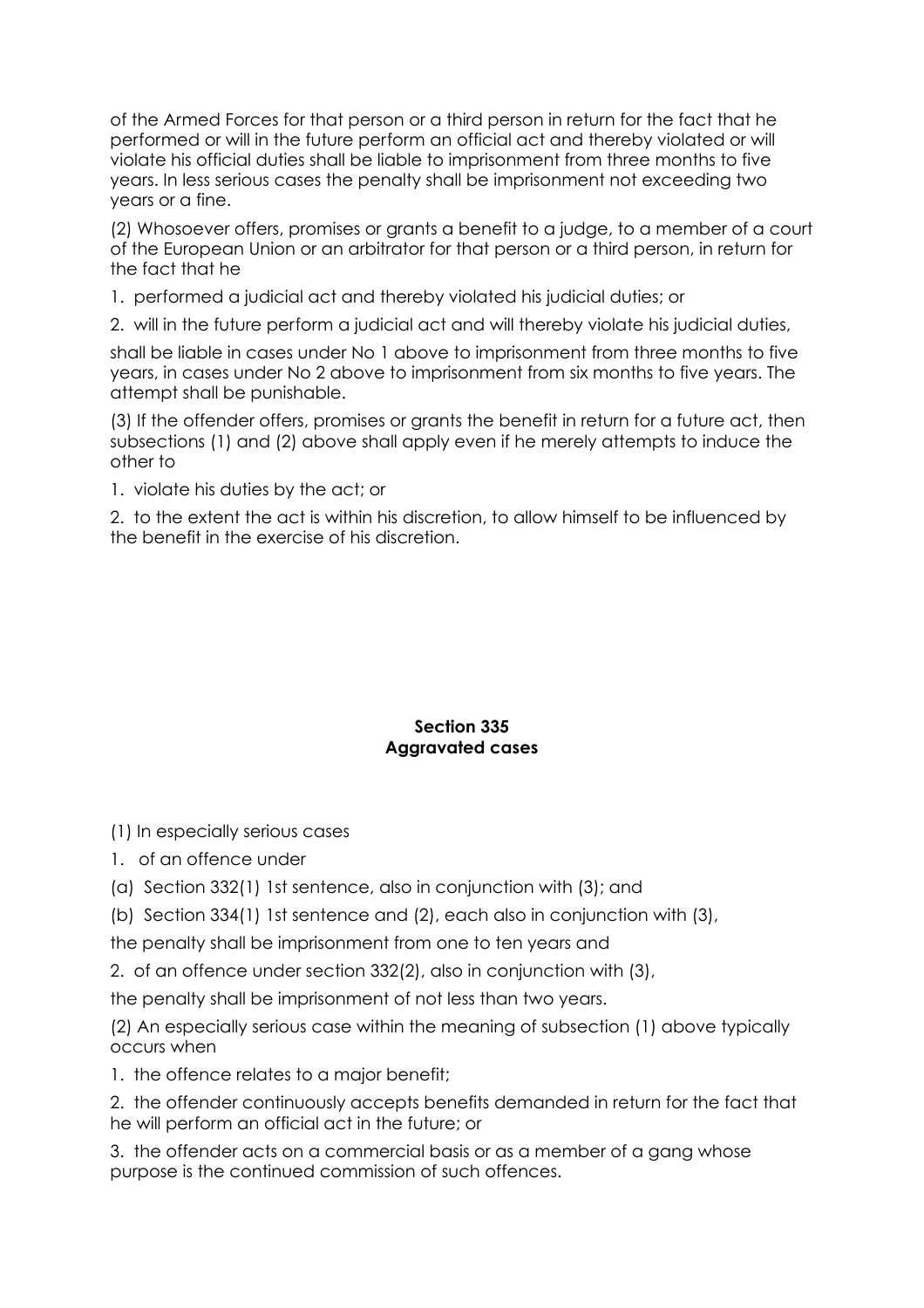# **Section 335a**

# **Foreign and international staff**

For the application of sections 332 and 334, both also in conjunction with section 335, to an offence which refers to a future judicial or official act, the following terms are tantamount:

1. a judge:

to a member of a foreign and of an international court,

2. any other public official:

a) to a staff member of a foreign state and a person, who is entitled to fulfil public tasks for a foreign state,

b) to a staff member of an international organisation and a person, who is entitled to fulfil tasks for an international organisation,

c) to a soldier of a foreign state and a soldier who is entitled to fulfil tasks for an international organisation

(2) For the application of sections 331 and 333 to an offence which refers to a future judicial or official act, the following terms are tantamount:

1. a judge:

to a member of the International Criminal Court,

2. any other public official:

to a staff member of the International Criminal Court